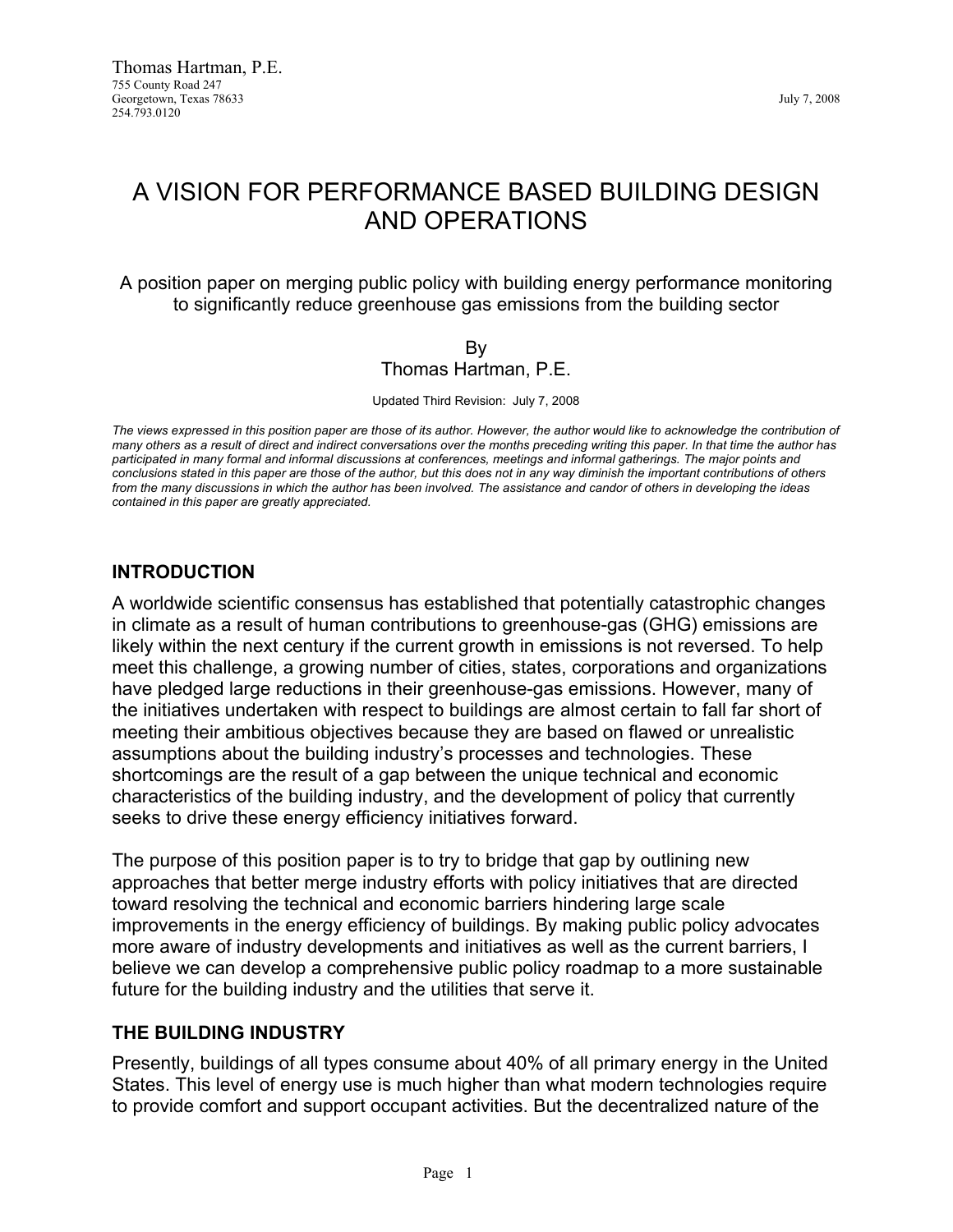Thomas Hartman, P.E. 755 County Road 247 Georgetown, Texas 78633 July 7, 2008 254.793.0120

building industry makes it difficult to introduce new technologies that could vastly improve the energy performance of buildings. However, a more fundamental reason new and more energy efficient technologies continue to be ignored and the technologies that are applied rarely perform as they should is because of a lack of accountability for building energy performance in current building design and operation practices.

The result is that buildings of all types today typically consume more than twice the energy really required to provide comfort and a quality environmental for building occupants. I estimate that the realistically achievable energy savings from well designed energy efficiency improvements in the existing building stock are sufficient to serve the energy requirements for all new buildings through the next thirty to fifty years. And by upgrading current building design and construction processes, these energy improvements would cost less and be more reliable sources of energy for that expected load growth than constructing and operating new power plants or bringing in new sources of fuels.

Therefore, energy efficient improvements in existing buildings could, at a minimum, free sufficient energy to serve all new building energy requirements without the need for any added sources of power generation or fuels through much of this century. It is therefore clear that changes in industry practices and technologies along with encouraging a compatible public policy, can reverse the current upward trend in building related greenhouse gas emissions in this decisive near term. It's also clear that efficiency is the lowest cost path to obtaining the energy needed for growth in our building stock over that time.

# **THE UTILITY INDUSTRY**

On the energy supply side, the scientific community estimates that by the middle to the end of the century, low carbon and environmentally compatible forms of energy for buildings that are safe, reliable and plentiful can be developed from a variety of options currently being researched, developed and tested. Then, the human contribution to greenhouse-gas emissions from utilities that serve the building sector can be significantly reduced. However, these new low carbon electric and fuel sources will be more costly than electric and thermal energy sources now used in building operations. Without improvements in building efficiency, the large costs associated with switching to these newer sources of energy could be a significant burden and dampen overall economic activity.

In the meantime, utilities as a whole continue to rely on energy sales as their primary source of revenue. This business model conflicts with the need for a near term reduction in energy use and explains why as a whole the current focus of utilities is on winning approval for new plants and sources of energy rather than placing their primary emphasis on improvements in energy efficiency to provide for load growth.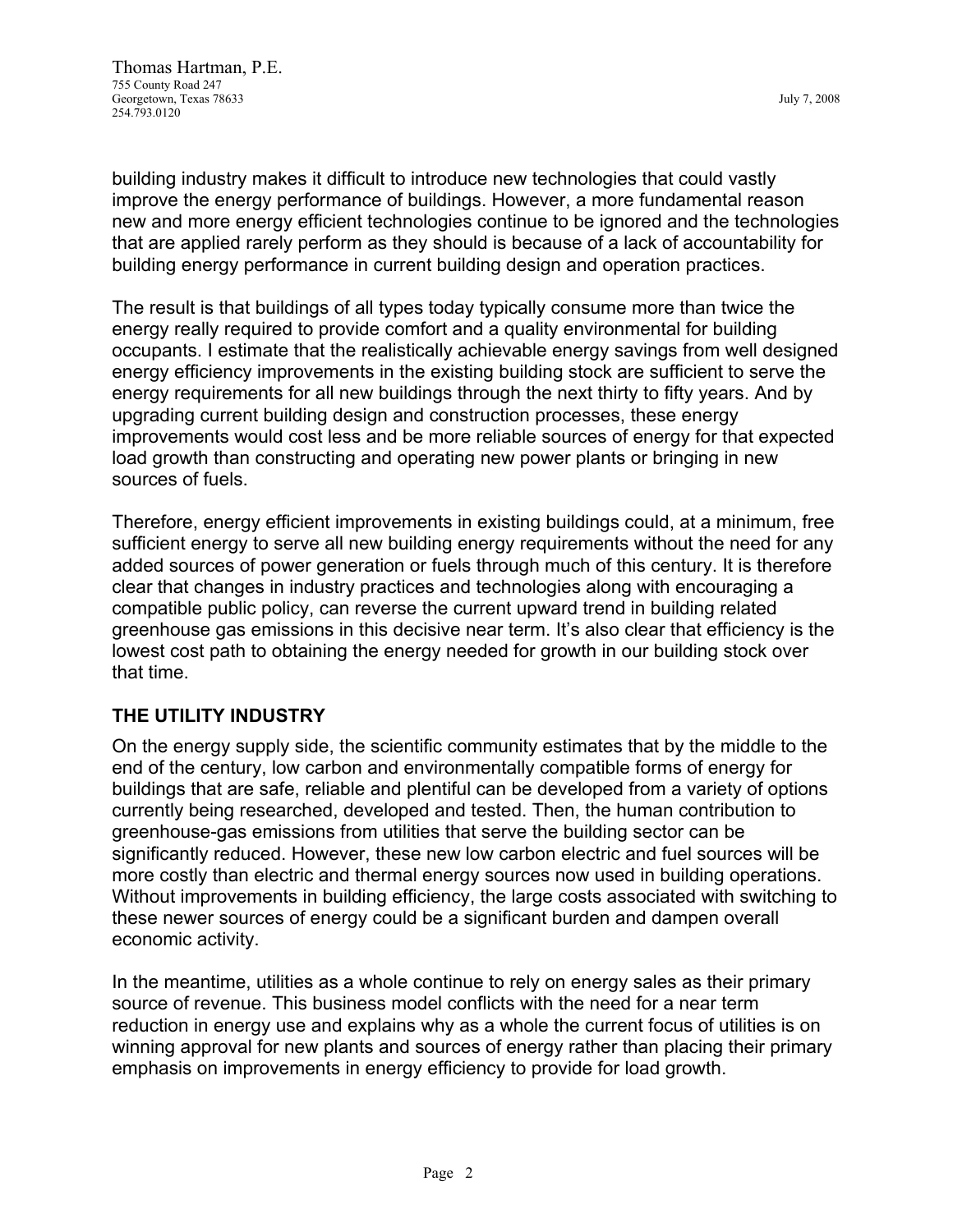## **THE ENVIRONMENTALLY RESPONSIBLE OBJECTIVE**

To meet the challenge for an immediate reduction in greenhouse-gas emissions while ensuring long term economic well-being and stability, I recommend that a moratorium on the development and construction of all new greenhouse-gas emitting power and fuel sources for buildings be initiated. Concurrently, the building industry, utilities, regulators and policy advocates must agree to work together to transition to a significantly more efficient and sustainable building stock on an unprecedented scale while cleaner sources of energy for building systems are developed.

Beyond helping to reverse the present trend in greenhouse-gas emissions and deferring excessive short term capital investments, focusing on an energy efficient and sustainable building stock will help reduce the costs associated with more expensive low-emission sources as they become available and ensure this transition does not diminish our competitive advantage or our standard of living.

## **ENERGY PERFORMANCE PROBLEMS**

Because the energy cost for building operations is a relatively small factor in the economics of virtually all building types, there is little emphasis today on energy performance. Building owners, designers, contractors, or operators seldom have a good understanding of energy performance aspects of buildings. This lack of understanding by key decision makers leads to a lack of energy performance focus in the design, construction, and the day to day operations of today's buildings.

This lack of understanding and focus on energy performance issues explains why actual energy performance of buildings varies widely when compared to projected performance. It also explains why so many energy performance projects and upgrades fail to meet expectations and why, as a result, building owners are reluctant to make investments in energy performance improvements at all.

## **ENERGY PERFORMANCE THROUGH ACCOUNTABILITY**

I believe accountability is essential for any strategy aimed at a large scale improvement in building energy performance to succeed. A properly developed industry wide emphasis on energy performance accountability will pull new, more efficient energy technologies into the industry and ensure they are applied and supported effectively. Because of the decentralized and fragmented nature of the various entities that make up the building industry, developing energy accountability is not a simple matter. To accept accountability, one generally requires some authority or control over the technologies and processes involved throughout design, implementation and operation of a building.

However, designers and contractors have only limited control over issues outside their immediate scope during the design and construction process, and usually no control over buildings once they are occupied and operating. Instead, it is the building owner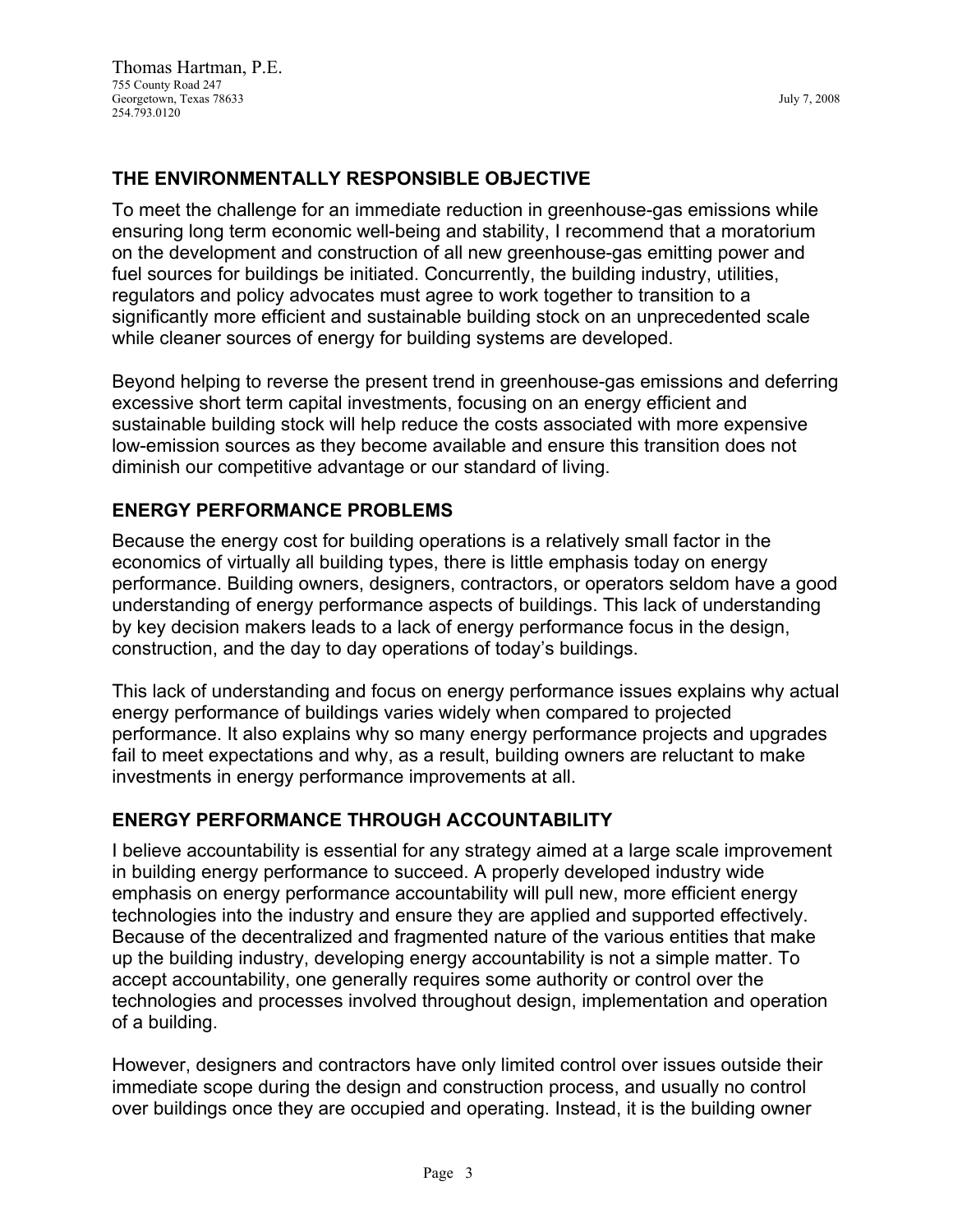that wields ultimate control over the design and construction of energy systems in new buildings or acceptance of those systems in a purchased building. Furthermore, it is the building owner who has primary access to the ongoing metered building energy use information and control of operations. It is therefore reasonable to conclude that the fundamental accountability for the energy performance of each building should reside with its owner.

Studies have found that providing building owners with relevant and useful energy performance and utility pricing information alone leads to energy performance improvement. So, if the responsibility for building performance responsibility is defined properly, targets are set, and useful information made available, building owners are well positioned to dictate energy performance as a criterion in the purchase or design of buildings, as well as effectively manage their buildings' energy performance once occupied.

However, if public policy places building owners on the front lines of greater building energy efficiency to reduce greenhouse gasses, it must also provide some compensation or reward for making this important contribution. Benefits such as preferred energy rates or tax incentives need to be a component of the policy for building owners who succeed in capturing targeted energy reductions. Options for incorporating such incentives are discussed later in this paper.

## **MEASURING ENERGY PERFORMANCE**

If it is agreed that building owners are the correct points of accountability for building energy performance, three key issues need to be resolved to give owners the tools to manage their building energy performance more effectively. First, various building types should be held accountable to energy performance standards. Second, simple energy performance metrics should be used to judge whether the appropriate performance standards are being met. Finally, tools that allow building owners to verify performance of individual components upon purchase or construction of a building must be readily available. Such tools must also be useful when rated performance is not achieved to aid in determining what is required to bring energy use back into alignment with the applicable standard. To be effective, each of these tools must be clear and simple to apply.

Because total building energy use is the fundamental parameter of concern, basic energy performance standards should be developed around the actual metered energy use of each building. However, when building energy use exceeds the standard, additional performance monitoring metrics are needed to help with more information. To provide this additional information, public policy should require that specific performance monitoring be integrated into all building systems.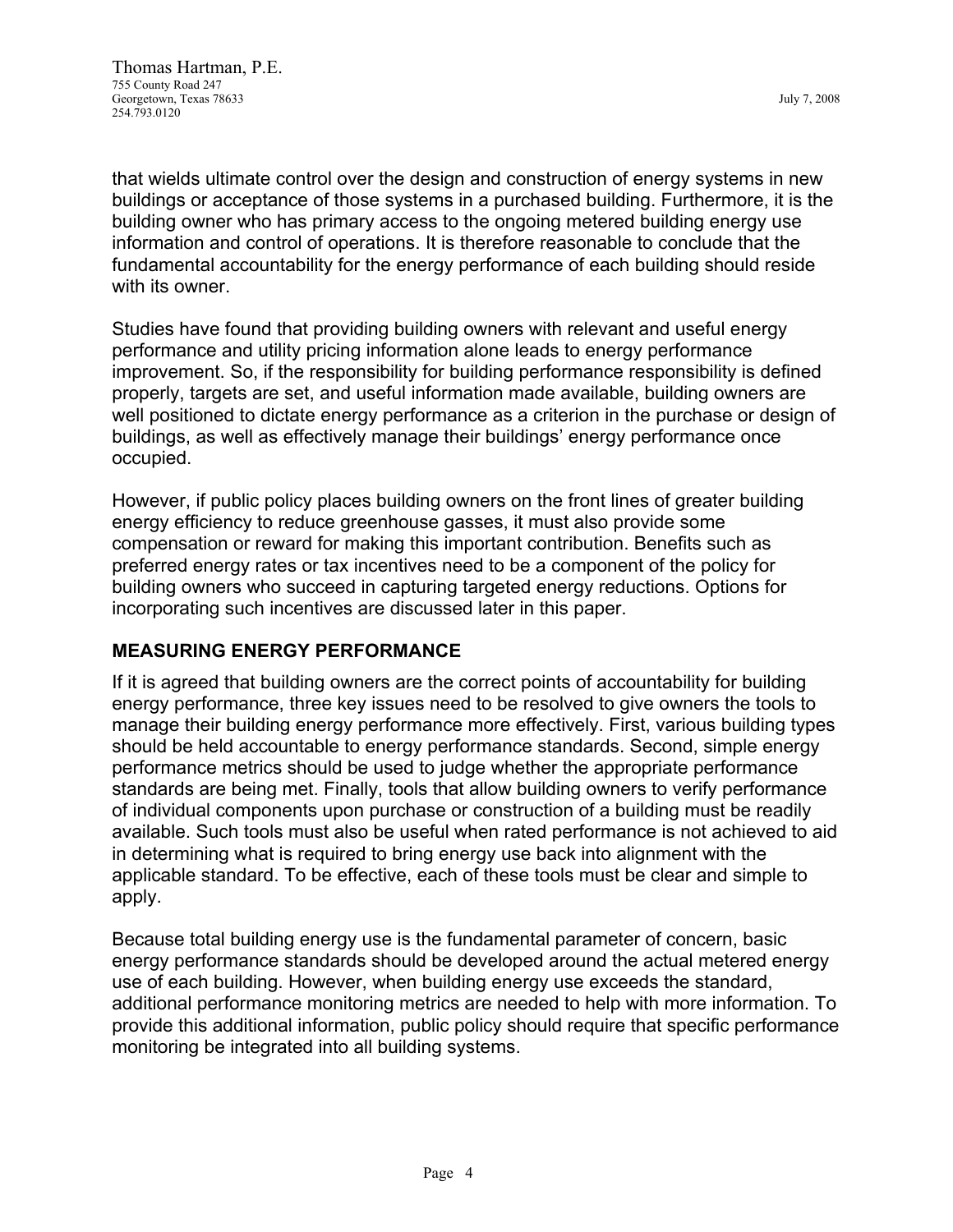Designers, contractors and equipment manufacturers need to incorporate adequate measurement metrics into each new building or building upgrade so it can be clearly determined during commissioning and startup that all the energy consuming systems perform as expected when turned over to the owner. Building owners then need specific performance information to help keep each piece of equipment and system operating efficiently throughout each building's life and to meet the overall building performance standard each month.

To assemble useful information that goes beyond utility metered data, two categories of building system performance metrics need to be developed. The first category is "efficiency" based information. This includes heating and cooling operating efficiency, and in some cases air delivery operating efficiency expressed as an overall system coefficient of performance (C.O.P.), watts per unit output, energy efficiency ratio or other widely used term.

To ensure the owner or operator has the ability to diagnose and correct building operation problems when energy use begins climb, a second "use" category of energy performance monitoring may be needed that includes heating, cooling, air delivery, lighting and plug load energy use expressed in energy use per unit building area such as kilowatts or thermal units per square foot over a variety of accounting periods, primarily monthly and annually. Also, an instantaneous peak rate of energy use for each of these categories expressed in kilowatts per square foot may be helpful. In the event that energy use increases slowly, periodic information for each of these categories can be compared with historical use or with published norms to determine which building operation areas need attention. Ongoing building commissioning procedures that operate with such comparisons have already shown to be effective when supported properly over the long term.

The exact "efficiency" and "use" energy monitoring parameters required depends on the complexity of the building and the nature of the systems incorporated. Residential buildings may require only heating and cooling system efficiency information that can be incorporated into each home heating/air conditioning unit without any additional monitoring equipment. Large commercial or industrial buildings are likely to require a full set of efficiency and use metrics that are monitored by the building control system and compared daily or weekly with historical values to ensure ongoing building performance compliance. Basic performance monitoring parameters are selected to ensure owners can confirm upon completion or purchase that the promised level of energy performance has been achieved. As the owner assumes responsibility for operating the building, performance information must be adequate to ensure that the owner can manage and meet the energy performance goal each month.

#### **ESTABLISHING ENERGY PERFORMANCE STANDARDS**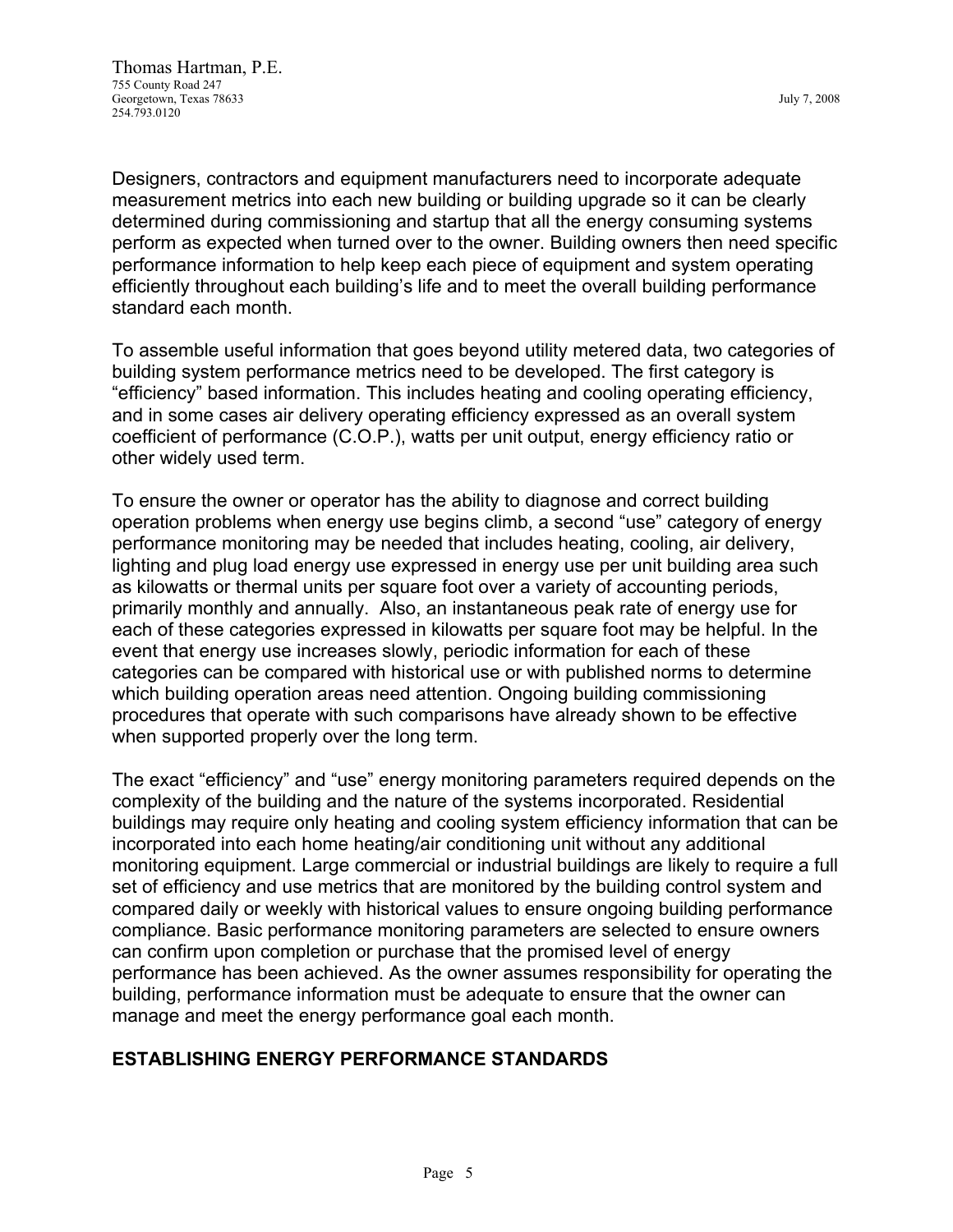In developing the most straightforward path to a more energy efficient building stock based on an energy performance standard that building owners are responsible to maintain, the first step is to determine the standard that each building must meet. Here, the EPA Energy Star Building Label program represents a successful existing building rating process that provides an excellent basis for such building performance standards. In the Energy Star program buildings are categorized by building type and the building's rating is based on a climate compensated standard of energy use per unit area of the building. This is a relatively simple and straightforward method that is already widely and successfully employed.

While the types of buildings in the existing Energy Star rating program need to be expanded for this standard to be universally applied, such an expansion combined with a change from annual to monthly accounting periods to coincide with utility billing cycles would not be difficult to develop. An updated standard based on Energy Star could be readily applied as a mandatory city, state or national requirement for all buildings based on actual utility metered energy use.

In a widely applied building performance standard, separate categories should be developed for existing and new buildings, with new buildings having more stringent energy performance standards, and existing buildings adhering to lower minimum ratings that become more stringent over time. It is also recommended that single family residences employ a standard in which larger buildings have a more stringent per square foot energy allowance. This would make it incumbent upon those building large homes to make them much more efficient.

## **INCORPORATING ENERGY PERFORMANCE STANDARDS INTO UTILITY RATES**

A renewed dialog with utilities and their regulating agencies is essential to move a large scale energy efficiency initiative forward that is building owner focused. Utilities' fundamental sources of revenue are their energy sales but they have also been inserted into energy efficiency activities through a concept called "decoupling." Moving forward, it is crucial that the utility industry and regulators be engaged as a part of developing this new approach. This engagement is necessary to make the transition in responsibility for energy reduction targets move smoothly from utilities to building owners, and to be certain its goals are not undermined as utilities work to maintain their revenue stream. This potential loss of near term revenue must be addressed but there are policy approaches that provide new opportunities for utilities as their business model changes to mitigate this loss of energy sales revenue.

Key utility regulatory and public policy steps are also needed to support a performance based sustainable building program. These additional steps include developing a plan for formatting utility billing information so building owners can quickly assess with each utility bill whether or not the building is meeting its standard for energy use. Advances in metering and data management technologies make this a practical part of utility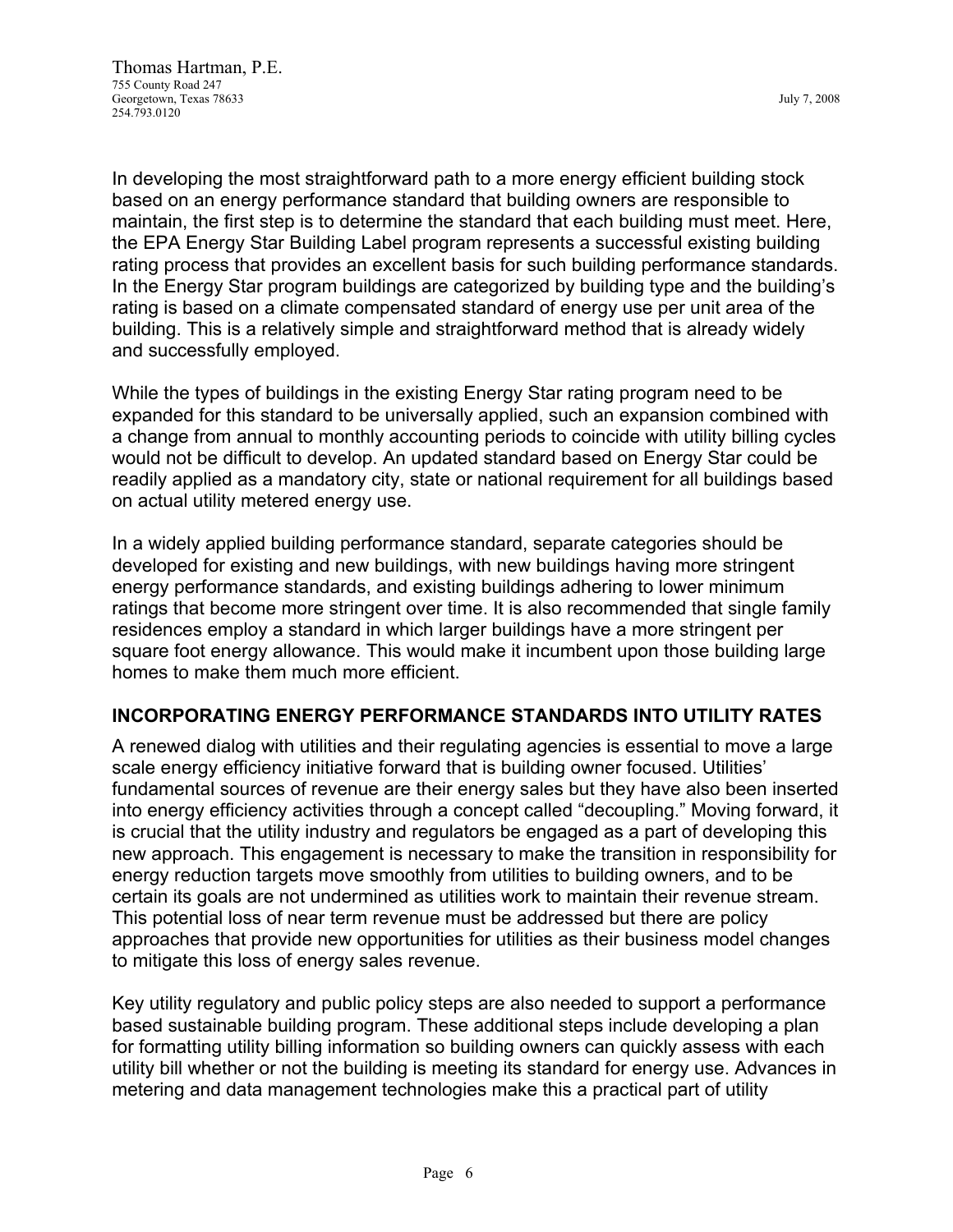connection and billing procedures. Some utilities already offer limited analysis services, and several states have passed or are considering laws that will standardize reporting formats.

A second crucial utility regulatory and policy step to support a building energy performance standard is the need to institutionalize performance standards by adjusting utility rate structures such that marginal cost of energy for each building served increases if that building consumes energy above the standard's limit for the building's size, type and local climate during any utility billing cycle. Such a rate, which has already been test implemented in a limited fashion in some areas is called an "excess use rate." This rate structure provides a strong financial incentive for building owners to maintain their energy use within the standard's limits over time, and it also provides a much improved incentive for investments by the building owner in measures that will reduce energy use to within the building's energy performance limit if it does exceed that boundary.

## **MOVING FORWARD**

The window of opportunity for making a significant change in the environmental consequences of fossil-fuel based energy use over the last several hundred years is now considered by scientists and energy experts to be relatively narrow. While significant progress in building energy efficiency improvements has been made since the original energy crisis era thirty years ago, it will be necessary to advance energy efficiency far more substantially in the next thirty years. Getting started now by reorganizing the industry toward a more effective path to that end is essential to becoming successful in changing the trends in climate change.

The next logical steps once a shared principle for applying energy performance standards to reduce building energy use is developed can be broken down into two categories – **Industry** steps and **Public Policy** steps. The Industry category includes initiatives that are recommended to be undertaken primarily within the building design, construction and equipment manufacturing communities. The Public Policy category steps are those recommended for the public agencies responsible for governmental or institutional energy policy, and especially groups and agencies influencing utility and building regulatory policy. To be successful, a shared vision for moving forward must be developed and the industry and public policy steps must be coordinated to succeed. The industry steps I envision that are needed to move the industry toward a sustainable energy future include:

**1.** Work to reorganize building design, construction, turnover and operation processes to incorporate "performance based" building design and operation concepts wherein each new or retrofitted building project establishes specific energy performance goals and these goals are complimented with clear paths of authority and accountability to ensure they are established, achieved and maintained over time in concert with the supporting steps listed below.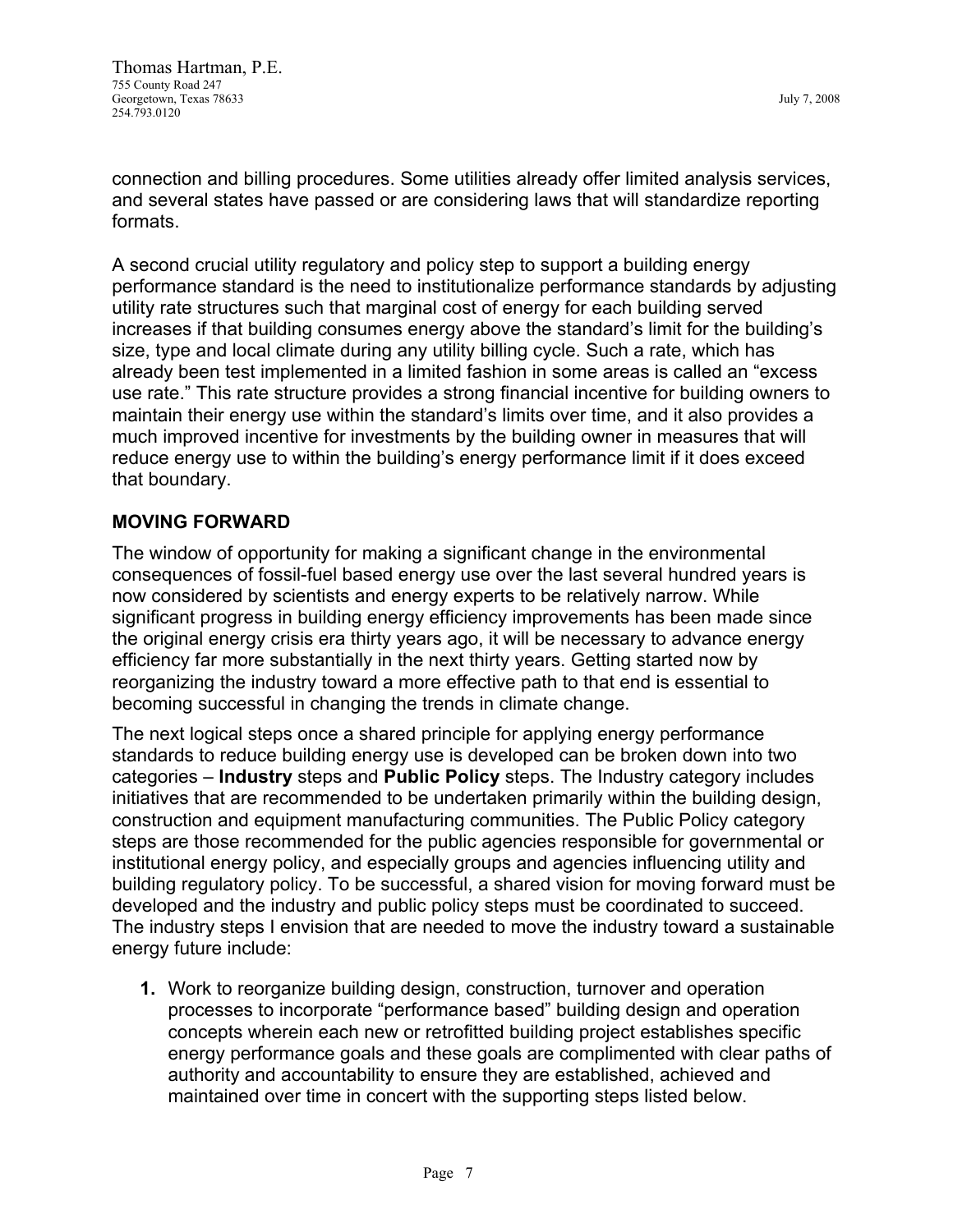- **2.** Using the Energy Star model, develop a rating system of effective climate compensated performance standards that can be applied to all the building types that constitute the current building stock, and in place of the CBECS database provide benchmarks based on projected energy performance using currently available technologies to determine compliance. It is recommended that the basic Energy Star program with this new data base, separate categories for existing and new buildings, and a monthly assessment period be used as the basis for this expanded set of standards.
- **3.** Develop equipment and control system standards for automatically monitoring and reporting performance information such that real time and historical performance data is available to the owners of residential, commercial, and industrial buildings, at all times and in a form that is useful in assuring their ability to manage and meet an overall monthly building energy performance standard, and identify and correct any developing problem that may affect building energy performance.

The recommended public policy steps include

- **1.** Work with responsible government agencies to implement performance standards into enforceable codes and regulations for buildings based on an Energy Star Building rating system format. Monthly certification of minimum building performance may be tied to tax rates (incentives) or other surcharge. Or performance can be tied directly to an excess use energy rate. There are a variety of methods that have been considered and discussions with involved agencies should be initiated to find the most straightforward path. It is not difficult to imagine laws or ordinances requiring existing buildings to meet an accepted performance rating program on a specific timetable, and new buildings to meet somewhat more stringent energy performance requirements based on the same metric as soon as they become occupied.
- **2.** Work with utility regulators to begin implementing individualized "excess use" energy rates and reporting formats wherein the non-process energy unit cost for each building escalates if the usage rises above the performance standard's monthly energy use limit developed for that building based on building type and size. Such a path could mitigate or even replace the need for the codes or laws outlined above. Utilities served by forward thinking regulators may also provide energy performance certification for new buildings and energy performance monitoring/improvement services.
- **3.** Develop performance based assistance programs that are funded with a portion of the excess use revenue to help owners improve the operating efficiency of their buildings. For residential building owners, availability to these funds could be based on need. For commercial and industrial owners, the funds could provide low cost loans. Unbiased technical assistance would also be provided as part of these programs to any building owner whose use exceeds the standard for their building.